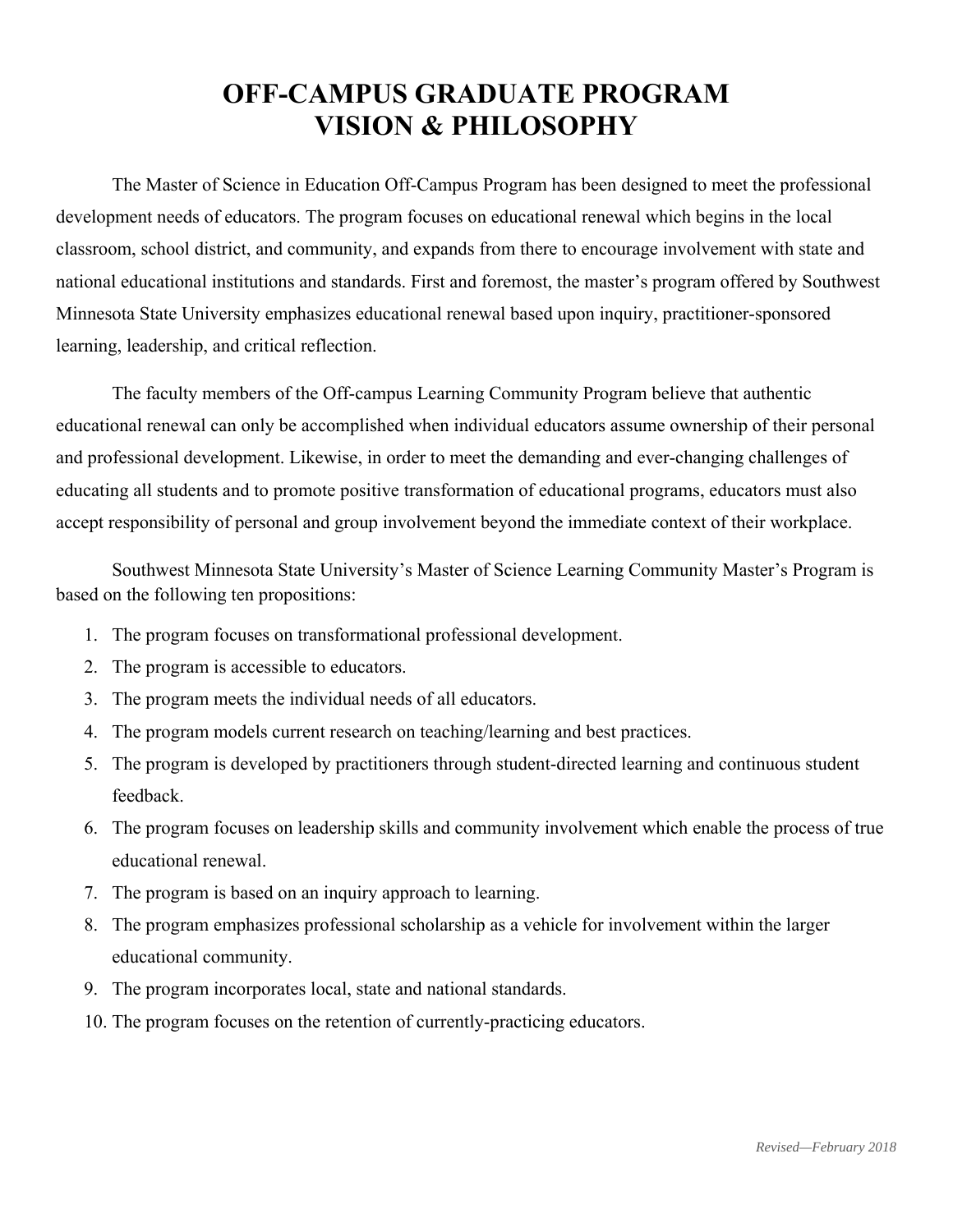# **OFF-CAMPUS GRADUATE PROGRAM POLICIES & PROCEDURES**

# **Traditional Learning Communities**

## **Budgets:**

The LC faculty have a number of budgets to utilize for site operations and program advancement including the site operating budget, the joint budget, the off-campus graduate budget, and individual learning community budgets. These budgets are monitored by the Off-Campus Graduate Director and reported to the LC faculty at monthly meetings. The intention and use of these budgets is delineated below.

- Operating Budget: The operating budget is established by the Chief Financial Officer. This account is tracked with individual learning community site accounts  $((#2 \text{ account}-budget \text{ account number})$ starts with a 2) that is subtracted from the single operating budget. This account is used for learning community operating expenses including:
	- o Site Rental
	- o Facilitator/ Co-Facilitator Mileage
	- o Facilitator/ Co-Facilitator Meals
	- o Facilitator/ Co-Facilitator Hotel Expenses
	- o Facilitator Windshield Time
- Joint Budget: The joint budget is funded by a special learning community programmatic tuition. Roughly 25% of each semester's programmatic tuition is placed into this account. The joint account is utilized to fund the learning community conferences as well as other items that benefit the overall off-campus program. The off-campus faculty determine how this fund is utilized. Items that may be purchased with this account include but are not limited to:
	- o Equipment (when initially ordering or replacing for all LC faculty)
	- o Faculty Traveling Libraries
	- o Marketing Materials
	- o Supplementing Individual LC Site Budgets
	- o Professional Memberships—Off-Campus Faculty
	- o Learning Community Conferences
		- Keynote Speaker(s)
		- Food (breakfast, noon, and breaks)
		- Print Supplies
		- **Door Prizes**
		- Marketing Materials
- Off-Campus Graduate Budget: This budget is provided and determined by the dean's office. It was established to cover needed items for the off-campus program including but not limited to:
	- o Faculty Books
	- o Office Equipment
	- o Graduate Assistants
	- o Marketing
	- o Specialized Conference Attendance
	- o Office Supplies (Faculty and/or Off-Campus Graduate Director)
- Individual LC Budgets: Every learning community will be provided a site budget (#1 accountbudget account number starts with a 1). Roughly 75% of the special learning community programmatic tuition will be fund these accounts. An example would be the 2017 transfer of approximately \$85 per student/per semester. Items ordered for a specific LC site/location should be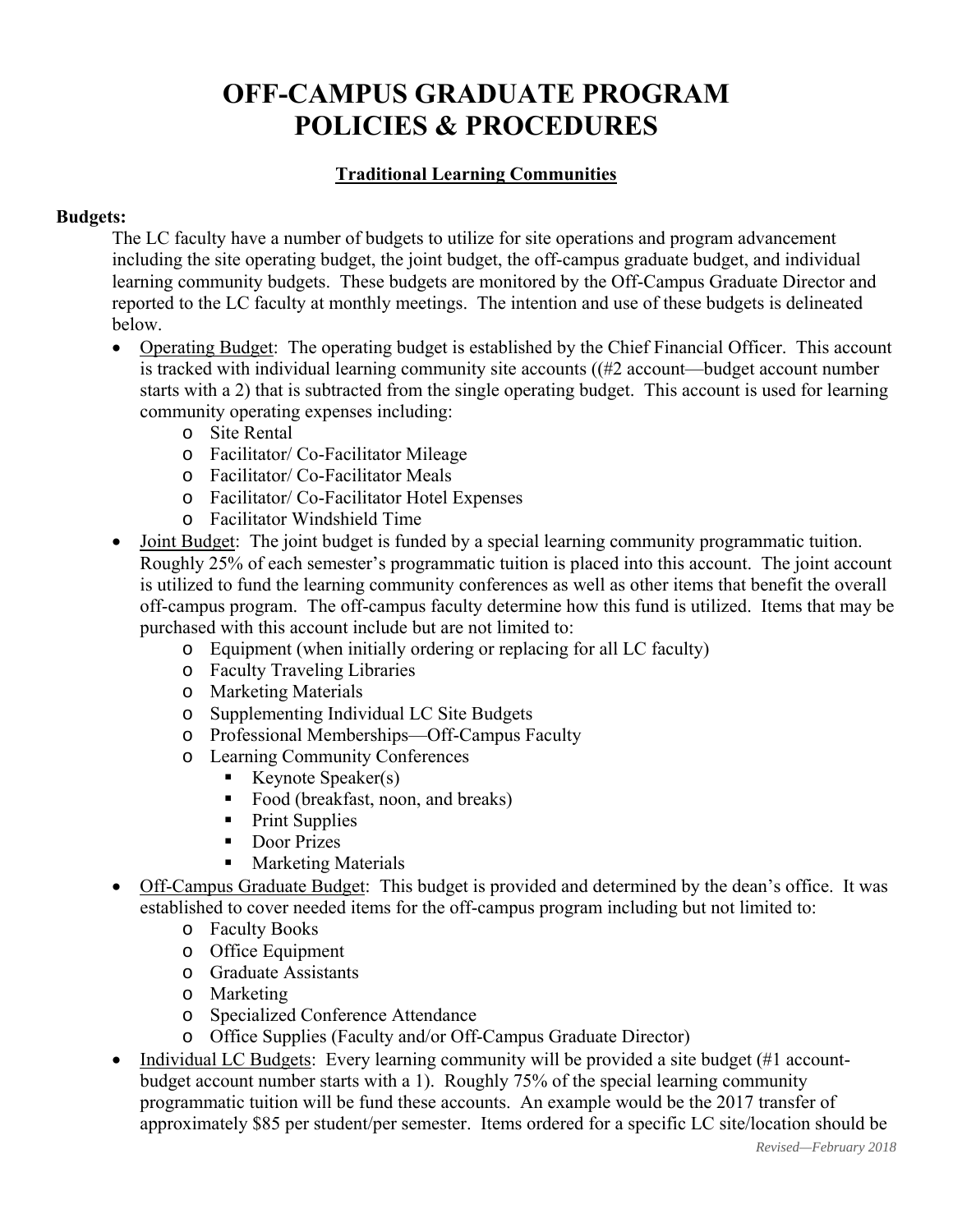billed to this account. The site facilitator is responsible for monitoring the individual LC budget. This is the account that is used for individual learning community site needs including but not limited to:

- o Supplies (markers, newsprint, etc.)
- o Guest Speakers (roughly \$75-\$100/hr. plus mileage)
- o Books
- o Food (first weekend only)
- o Equipment (must be retained by the university facilitator)
- o Student Stipends (marketing, opening building, etc.)
- o Individual LC Banquets
- o Conference Related Expenses

#### **Co-Facilitator Selection:**

A school-based co-facilitator(s) will work with a university-based facilitator. See the job description (Appendix C). Multiple school-based co-facilitators may be utilized in one site for mentoring or other purposes. Preference will be given to those who have learning community experience.

- o Option 1: Lead and experienced co-facilitator
- o Option 2: Lead and multiple co-facilitators (at least one must have LC experience)

### **Completing Program:**

LC students returning to complete at least a semester of an LC need to audit the new learning community they will join for one semester prior to enrolling in the next semester courses. This audit period will be at no charge to the student. This must be within the 7-year time limit for completion. See graduate policy for additional information.

### **Individual Learning Community Size:**

Once a learning community reaches enrollment of 25, the facilitator has the latitude to cap the site. If a facilitator chooses to keep the site open and it continues to grow, it may be divided into two learning communities. The decision will be made on student, faculty, and program needs.

#### **New LC Faculty Mentoring:**

Consistency of instruction and program offerings is supported by appointment of an experienced LC faculty member who co-facilitates and acts as a mentor with any newly hired faculty members during an entire two-year program. The mentor co-teaches, models the constructivist teaching philosophy, and shares resources with the new faculty member. The mentor/mentee program provides orientation to the LC model and to the role of facilitator in off-campus LC programs. After successful completion of the two-year mentoring program, new faculty may serve as lead facilitators.

#### **New Faculty Qualifications:**

Faculty who teach in the LC program are hired through a rigorous national search process that includes interviews with the search committee, department members, and students, as well as with the Dean and the Provost. See job description (Appendix C). Required criteria as listed on the most recent job search description for an LC faculty position include but not limited to:

- Ph.D. or Ed.D. in Education or a related field;
- Three years of teaching experience at the K-12 level;
- Strong background in teacher development and leadership theory;
- Demonstrated ability to work with persons of diverse background and support of liberal education;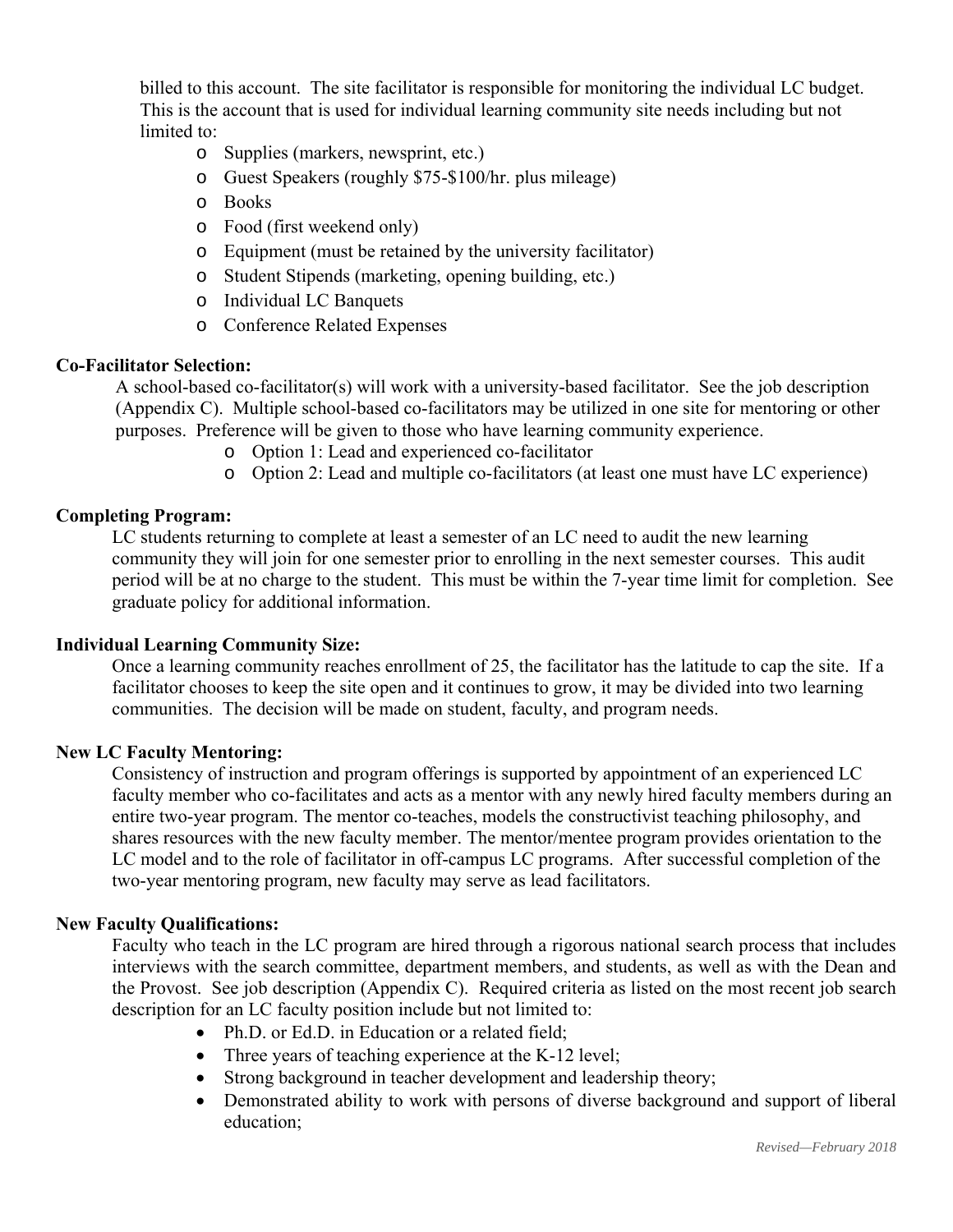- Solid understanding of current educational research and theory as applied to instruction and leadership;
- Sound understanding of contemporary research in school renewal and instruction theory
- Experience in LC environments:
- Facilitation of graduate education professional development;
- Skills in collaboration, consensus building, and achieving mutual goals with colleagues; and
- Demonstrated abilities/competence in instructional technology including online instruction

## **Seniority:**

Off-campus learning communities are assigned according to seniority on the TLL roster and additional considerations. These assignments are made in the spring.

Rationale: For the past 20 years learning communities have been assigned in the Education Department, then in the Department of Educator Development and Leadership, then in the learning communities within the restructured Education Department by using only the "official" Southwest Minnesota State University Seniority Roster.

While there is general agreement on the use of the seniority roster for faculty assignment there are at least two issues that have arisen from this practice that are addressed. First, when more senior faculty members of the department have "bumped" less senior members to obtain preferred assignments this has generated a degree of discontent among some faculty members. Second, while the seniority roster does reflect the number of years a faculty member has been at SMSU, it reflects absolutely none of the five criteria used to determine a faculty member's effort and persistence in their professional development, supporting SMSU, supporting student learning and development, the quality of their professional practice, or the effort they have put into marketing the off-campus learning community programs. Therefore, to address both of these issues I am proposing that the Off-Campus Learning Community Faculty adopt a new policy that integrates all of these items as the official procedure used to determine the faculty member's *off-campus learning community standing*, and that the *numerical ranking of the faculty member's standing* be used to determine the order of faculty learning community assignments if a question or concern should arise in the future.

## *Off-campus learning community faculty standing* **shall be determined by combining the following four numbers that reflect not only seniority, but the five criteria in the faculty member's PDP, and their marketing efforts:**

1) The "official" seniority from the SMSU seniority roster (one point for each year of seniority). 2) The number of years as a lead facilitator in the off-campus learning community program with a terminal degree (one point for each year).

3) The number of years of service in the off-campus learning community program by their promotional rank: [0.5 x years as instructor; 0.75 x years as assistant professor; 0.85 x years as an associate professor; 1.0 x years as a full professor. These numbers are totaled to determine the faculty member's score.]

4) Marketing the off-campus learning community program. The marketing number is based on the average number of students that have graduated from the lead facilitator's learning communities.

To Determine the Marketing Number:

To ensure all five full-time faculty members currently teaching in the off-campus learning communities are treated as equally and fairly as possible, I propose using only the number of students graduating from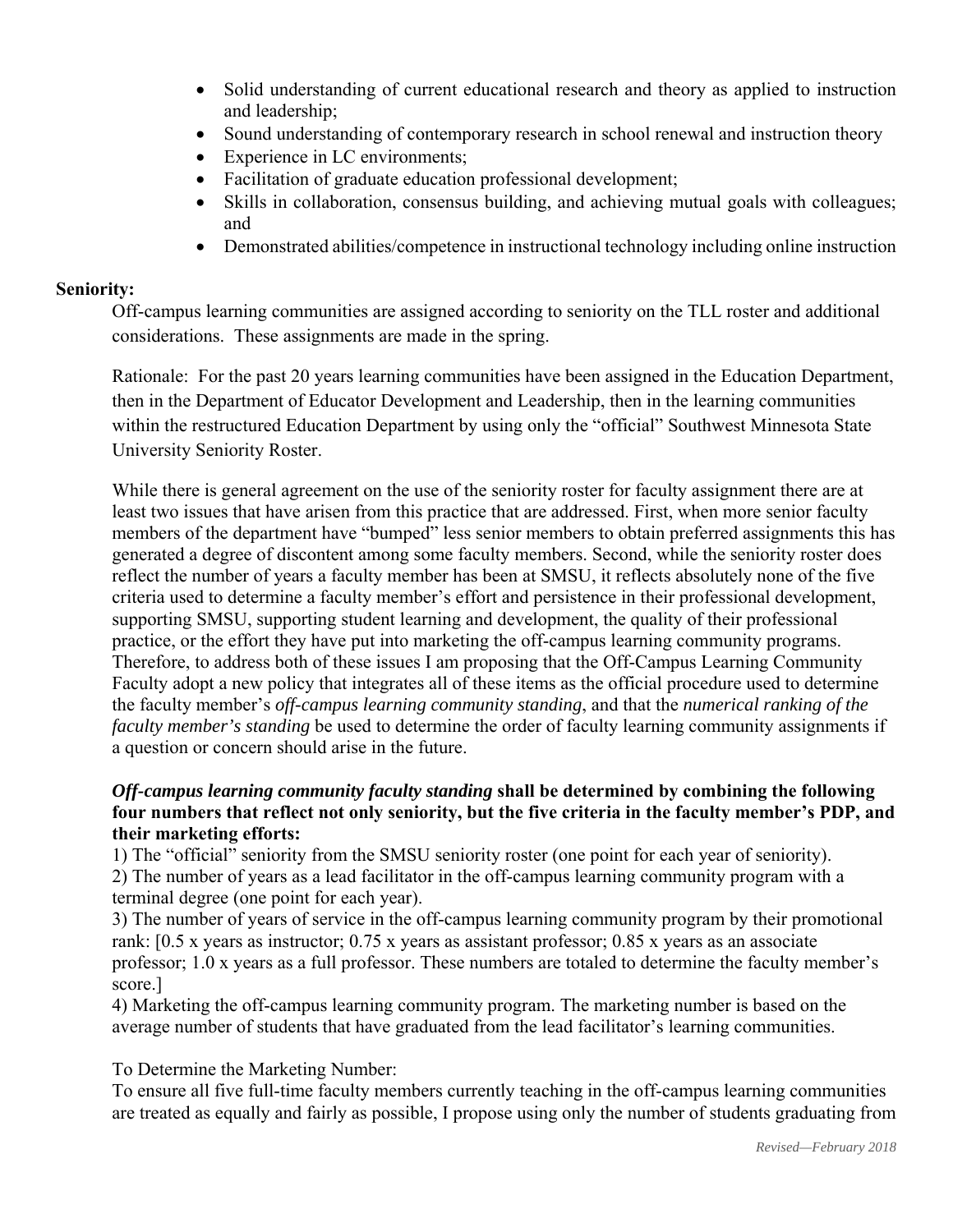the learning communities since 2009, the first year the newest member of our faculty, Dr. Dennis Lamb, had students graduating from his learning communities. Further, this would eliminate the disproportionately large numbers of students in some learning communities in the early years of the program that may distort average student numbers in favor of faculty who have been lead facilitators in the program since its inception.

To determine the Marketing Number the average number of students graduating from a lead facilitator's learning communities since 2009 would be divided by 20 (the "ideal" number of students and the number we have traditionally targeted for starting a new community). The result, if greater than 1, would be multiplied by 9 (total number of years included, which changes every year) and added to the faculty member's total score to determine their *off-campus learning community standing*. If less than 1, it would mean the faculty member's average numbers were under 20 and, as a result, no marketing number would be added to the faculty member's total score to determine their *off-campus learning community standing*.

Adding the numerical results of 1 through 4 would then determine each faculty member's *off-campus learning community standing*. Learning communities would be assigned from highest to lowest *numerical stand*ing. Under most circumstances this has not been, nor will it be necessary.

Why this works: #1 includes the traditional seniority rank, #2, #3, and #4 reflect the faculty member's effort and persistence in developing, marketing, and delivering the off-campus programs, their professional growth and development during their tenure in the off-campus programs at SMSU, and the quality of their professional practice as reported and affirmed within each faculty member's PDP. The PDP, in turn, reflects the professional expectations of faculty members in the off-campus learning community program as well as the expectations of Southwest Minnesota State University.

Finally, this procedure is simple, easy to calculate, equitable and accurately reflects faculty member's service to the off-campus learning community program and to SMSU.

There are also three options that may be considered prior to bumping including the following:

- o Two lead facilitators working together
- o Sharing 1.5 overload credits per faculty for a one-year special assignment.
- o Serve as co-facilitator in two sites.

### **Site Contracts:**

The lead facilitator utilizes a checklist to negotiate a contract. The contract will be forwarded to SMSU's CFO for approval and signature.

### **Site Selection:**

LCs are generally located in public facilities such as schools, community/technical colleges, state universities, or hotel conference centers, where parking is readily available on weekends and where accessibility issues related to ADA are addressed by the facility in advance as required by law. When a facility is selected, issues related to parking are reviewed with the appropriate person at the facility, and students are notified in advance of changes or requests to park in a specified location. Students are responsible for their own transportation. A cancellation procedure and/or a notification system is in place for each individual learning community. It is utilized due to inclement weather or other circumstances. Because there is not time enough for lunch off-site, and on-site lunch facilities are often not available, students provide their own lunch during LC weekends. Snacks and beverages are provided by the facilitators for the first weekend and by rotating advisory teams on other weekends.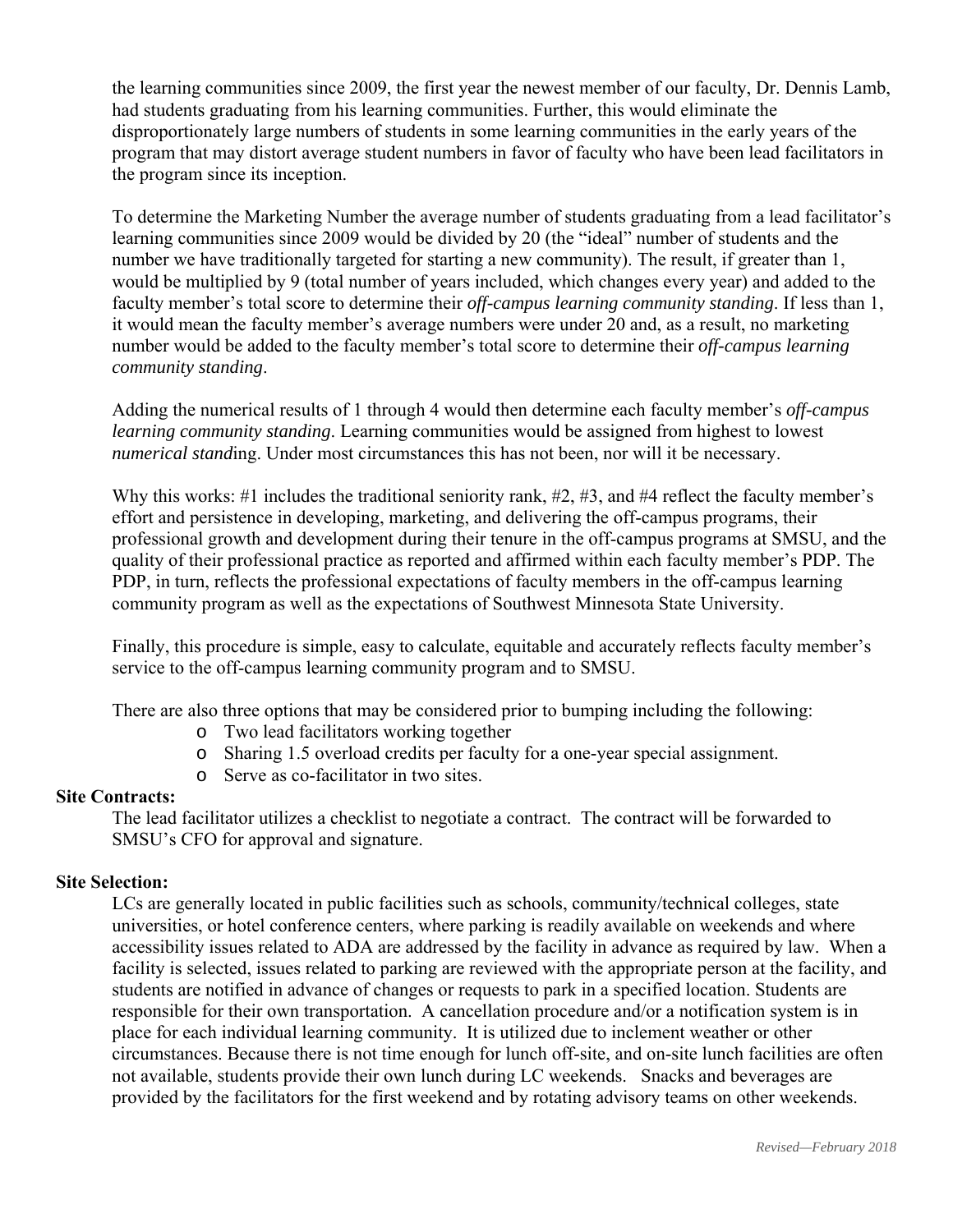Facilities are evaluated throughout the duration of an LC and at the conclusion of a two-year cycle via anecdotal discussions and notes that are recorded for future reference and review. Facilitators discuss among themselves and with the department to be sure that the best-suited facilities are being utilized. If/when a problem arises that cannot be resolved, the Dean is notified, and an unresolved issue may result in relocation of the LC. Relocation during the course of an LC has occurred sometimes when the original choice has proven inadequate.

Site facilities are selected based on the experience of previous learning communities. For instance, feedback has shown that adequate space is important for large group instruction/discussion, warm-ups, and active learning. Multiple semi-private areas are necessary for break-out sessions, small group discussions, and individual conferencing, along with ready access to technology (wireless Internet, computers, and printers) for task completion and efficiency. Sites are located within reasonable driving distance of most of the registered community learners. When a new site is sought, possible facilities are evaluated and ranked from most to least suitable. After a facility is selected and established, close contact is maintained with designated staff/administration from the facility to address issues such as heating, cooling, classroom access, parking, and safety.

### **Student Assessment:**

The learning community faculty/facilitators may develop and utilize assessment procedures and/or instruments including (but not limited to) those identified below. The instruments will be utilized to measure and document the professional development of the learning community students. It is highly recommended that the facilitators involve the students in the development process of the assessment instruments.

- Self-Assessment
- Peer Assessment
- Written Reflection
- Field Study Analysis
- Lesson Plan Integration
- Student Presentations
- Case Studies
- Small Group Discussions
- Large Group Discussions
- Rubrics (presentation, research, portfolio, readings, etc.)
- Site/Graduate Council

The off-campus uses several means of insuring consistency of instruction and program content. An example is completion by students of three surveys at the end of each LC program: Program Environment Survey, Facilitator Survey, and the Professional Development Survey. Data from the surveys are compiled and reviewed by facilitators and the graduate faculty, who identify apparent inconsistencies if/when they arise and take steps to correct any outstanding issues.

The assessment-related segments of the graduate program exemplify the program's commitment to continuous improvement in teaching and learning. The off-campus graduate program is a standardsbased program aligned with the National Board for Professional Teaching Standards. Graduate faculty members have added a leadership standard and appropriate sub standards. These standards are stated as student learning outcomes, and faculty have linked each outcome to one or more courses in the graduate program.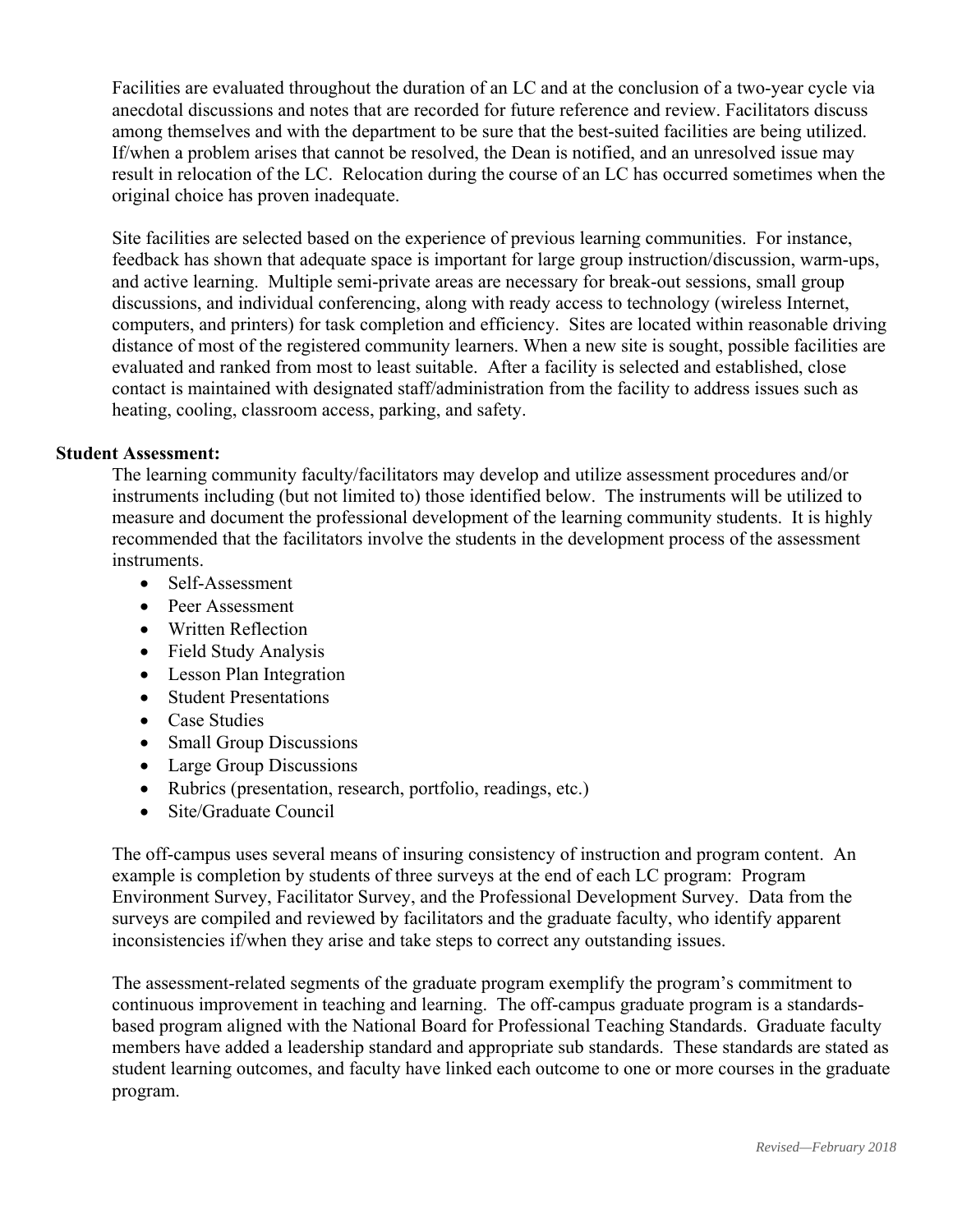Both the off-campus and on-campus programs use a system of four checkpoints to monitor student progress and student learning. For the culminating assignment that demonstrates achievement of learning outcomes and closes the student learning assessment loop, the portfolio students create during the program is evaluated using a form entitled "Assessment of Learning Community Candidate Progress Demonstrated by a Portfolio Review Process"; the form addresses each of the six student learning outcomes or standards.

The following formative and summative assessment methods are used in the off-campus programs:

- Student personal/professional reflections used to monitor, evaluate, and encourage individual growth and development throughout the two-year cycle.
- Successful participation in and completion of course requirements as identified in syllabi adopted by the graduate program. The minimum competency for a graduate course is 73%, with an overall GPA of 3.0 required to graduate from SMSU.
- Successful completion and presentation of a portfolio that demonstrates growth in each of the student learning outcomes throughout the program. Portfolios are evaluated and approved by the facilitator and an LC advisory team. Portfolios that do not successfully address the national standards/learning outcomes are not approved; students are given the opportunity to address weak areas and may resubmit their portfolios. Successful portfolios will be available for review during the site visits.
- Successful completion and presentation of an Action Research project at a conference or professional experience planned for that purpose. Action research studies are evaluated and approved by the facilitator, with those that do not represent quality research returned for revision of the weak or incomplete areas of research. Grades for the final research project in the ED 627 research course are awarded only after the research project is successfully completed.
- Completion of surveys administered at the end of the LC graduate program: Program Environment Survey, Facilitator Survey, and Professional Development Survey. Data have been collected over a five-year period on surveys administered via Survey Monkey using a five-point Likert scale (1 = Almost Never; 2 = Seldom; 3 = Sometimes;  $4 =$  Often;  $5 =$ Almost Always).

### **Student Issues:**

The facilitators and co-facilitators for the LCs work directly with student reporting and feedback designed to address concerns or problems that may arise within each LC. Some of the larger LCs form a site/graduate council consisting of representatives from members of the LC, while other LCs work with individuals on a private or personal level. The make-up of the LCs creates an environment in which issues can be brought up and dealt with effectively.

A code of ethics designed by each LC governs and guides the process of developing solutions to problems or issues. In addition, a formal reporting process takes place at monthly off-campus graduate faculty meetings where situations and student issues are discussed. Most student complaints or concerns are discussed with the LC facilitator.

If facilitators are unable to assist students with a solution, students are directed to the Graduate Office. Complaint or concerns that cannot be resolved by Graduate Office personnel are brought to the Off-Campus Education Graduate Director who works to resolve the complaint or concern. Students may appeal decisions to the Graduate Council and the Dean, who has the final say.

### **Transfer Policy:**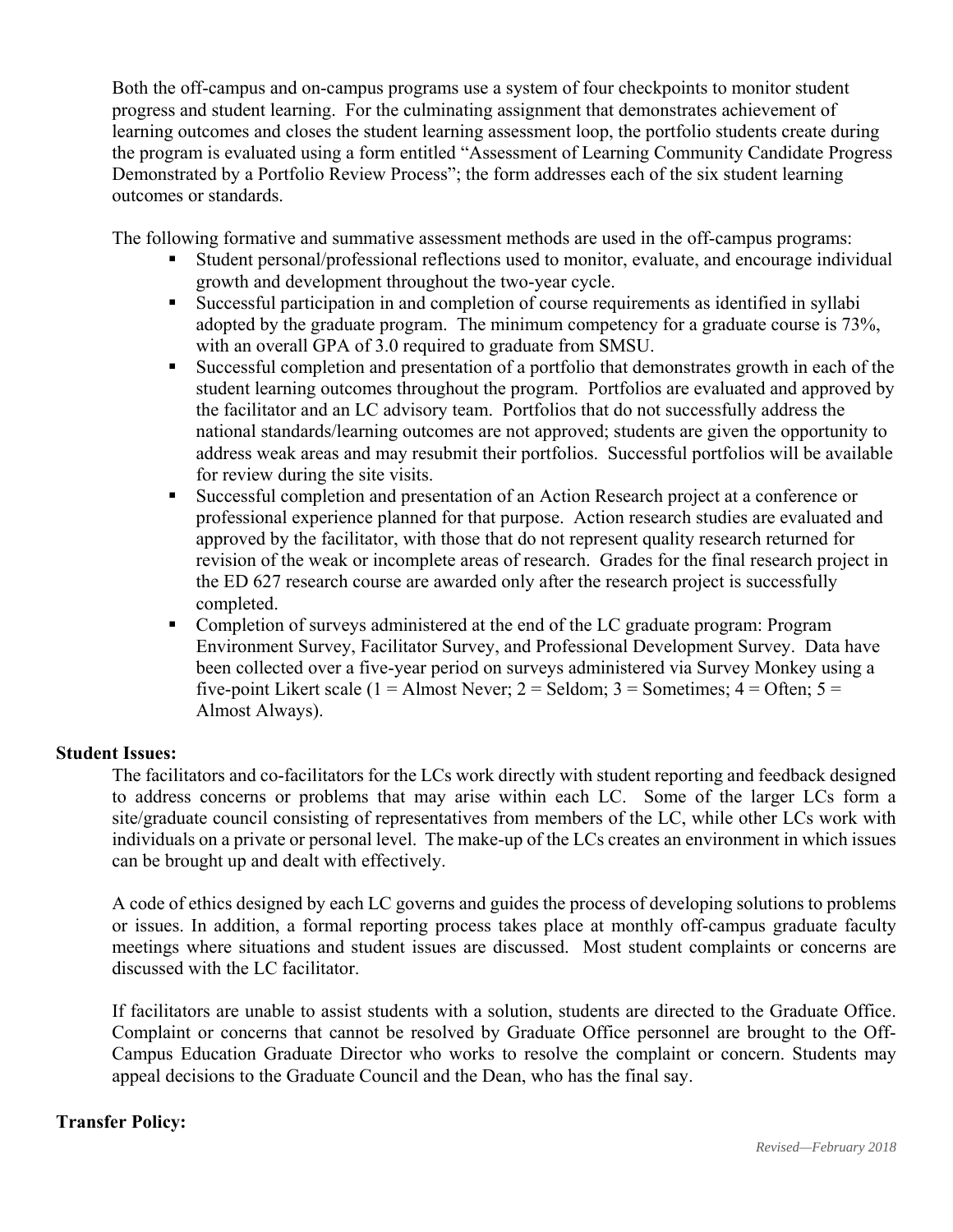The transfer credit policy is governed by Section 3 - Transfer Credit/Petitions 3.0 Transfer Credits. The learning communities allow up to 6 credits to be transferred into the program. The credits will be transferred during the  $2<sup>nd</sup>$  semester and  $4<sup>th</sup>$  semester. They will be interchanged for ED 633: Current Issues in Education ( $2<sup>nd</sup>$  semester) and ED 626: Democracy, Diversity & Education ( $4<sup>th</sup>$  semester).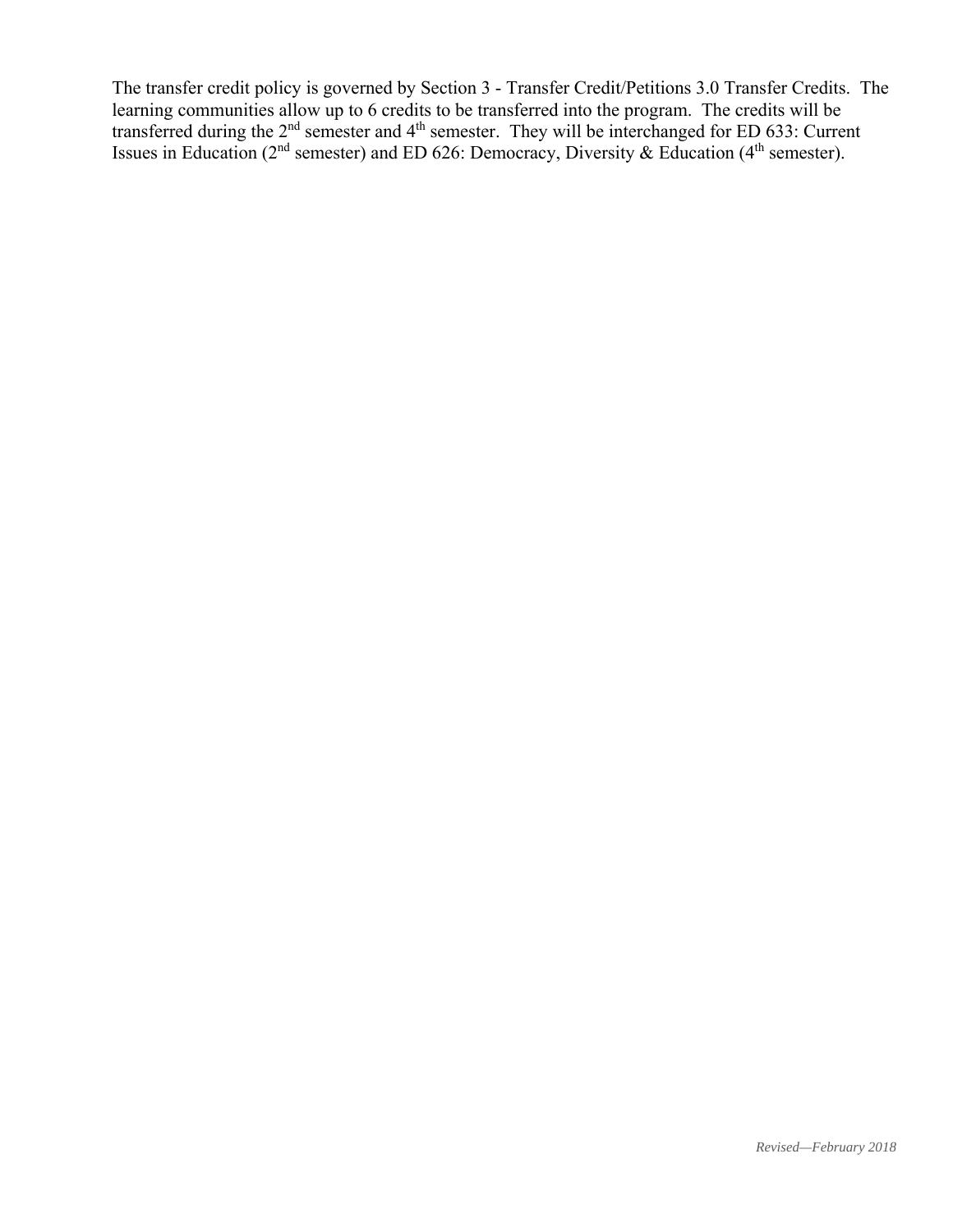## **Administrative Program**

#### **BOSA Information:**

The School of Education has a Chair, Graduate Directors and Assessment & Accreditation Director. These offices oversee the operations of all Education programs including the Admin Program. The Assessment & Accreditation Director will work with BOSA to ensure SMSU is in compliance with BOSA rules and regulations. The Chair, Off Campus Grad Director, and program faculty respectively will work to ensure the smooth running of the Admin Program as indicated in their position descriptions.

#### **Transfer Policy:**

The transfer credit policy is governed by Section 3 - Transfer Credit/Petitions 3.0 Transfer Credits. The admin program allows up to 6 credits to be transferred into the program.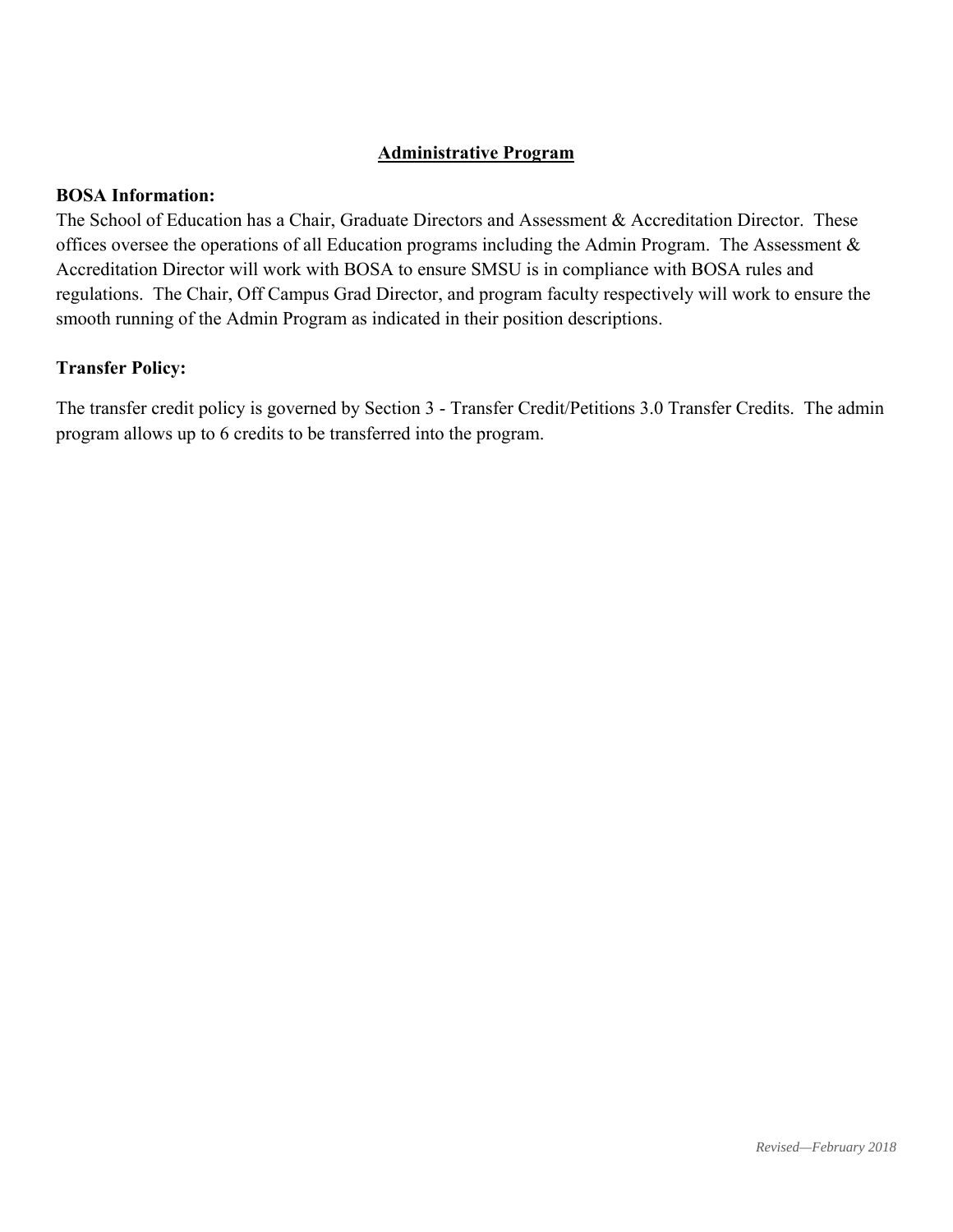# **APPENDIX A**

# **SMSU Director of Education Graduate Off-Campus Programs: Job Description**

The SMSU Director of Education Off-Campus Programs is responsible for management and coordination of the Masters in Education Off-campus Learning Community programs, Administrative Licensure programs, and the Adult Education courses. The Director works with the On-campus Director, Education Chair, Graduate Dean, the Director of the Graduate Office, and other directors of graduate programs.

### **Daily:**

- Meets with off-campus students and answers emails and phone calls regarding the graduate program and addresses needs or concerns
- Reviews off-campus petitions and moves petitions through the appropriate channels.
- Serves as off-campus program liaison with administration.
- Reports off-campus functions and activities to the Department Chair monthly.
- Provides updates to the full department on a monthly basis.

#### **Records:**

- Maintains and updates off-campus records for the graduate program.
- Coordinates surveys of off-campus programs, alumni, and adjunct professors.
- Maintains and updates off-campus forms used by the graduate program.
- Coordinates off-campus program reviews.
- Coordinates development of off-campus graduate curricular proposals and new program planning.

### **Marketing**

- Coordinates off-campus marketing with the Graduate Office Director. Reviews marketing and news releases.
- Corresponds with potential off-campus students.
- Expands the off-campus offerings to other states including Iowa which requires a detailed application process and building of a trusting relationship with Iowa Board.

### **Overall Program:**

- Coordinates the off-campus graduate course schedules/sites.
- Plans and conducts the off-campus individual monthly meetings. Follows through on the agenda items discussed during the off-campus graduate meetings.
- Monitors the off-campus graduate budget.
- Monitors the LC program joint learning community account and graduate off-campus budget.
- Follows through on implementing the off-campus strategic plan (short-term and long-term goals) for the graduate program.
- Maintains and updates off-campus graduate portion of the website with the graduate assistant.
- Facilitates communication within the University Community on the curricula, course offerings, and student needs of the off-campus graduate programs.
- Works with the other departments to develop, review, and revise program offerings.
- Serves on the SMSU Graduate Council and Graduate Curriculum Committees.
- Assists with coordination of the graduate hooding ceremony and conferences.
- Serves on state graduate committees and attends state and national graduate conferences to assist with the direction of the graduate program.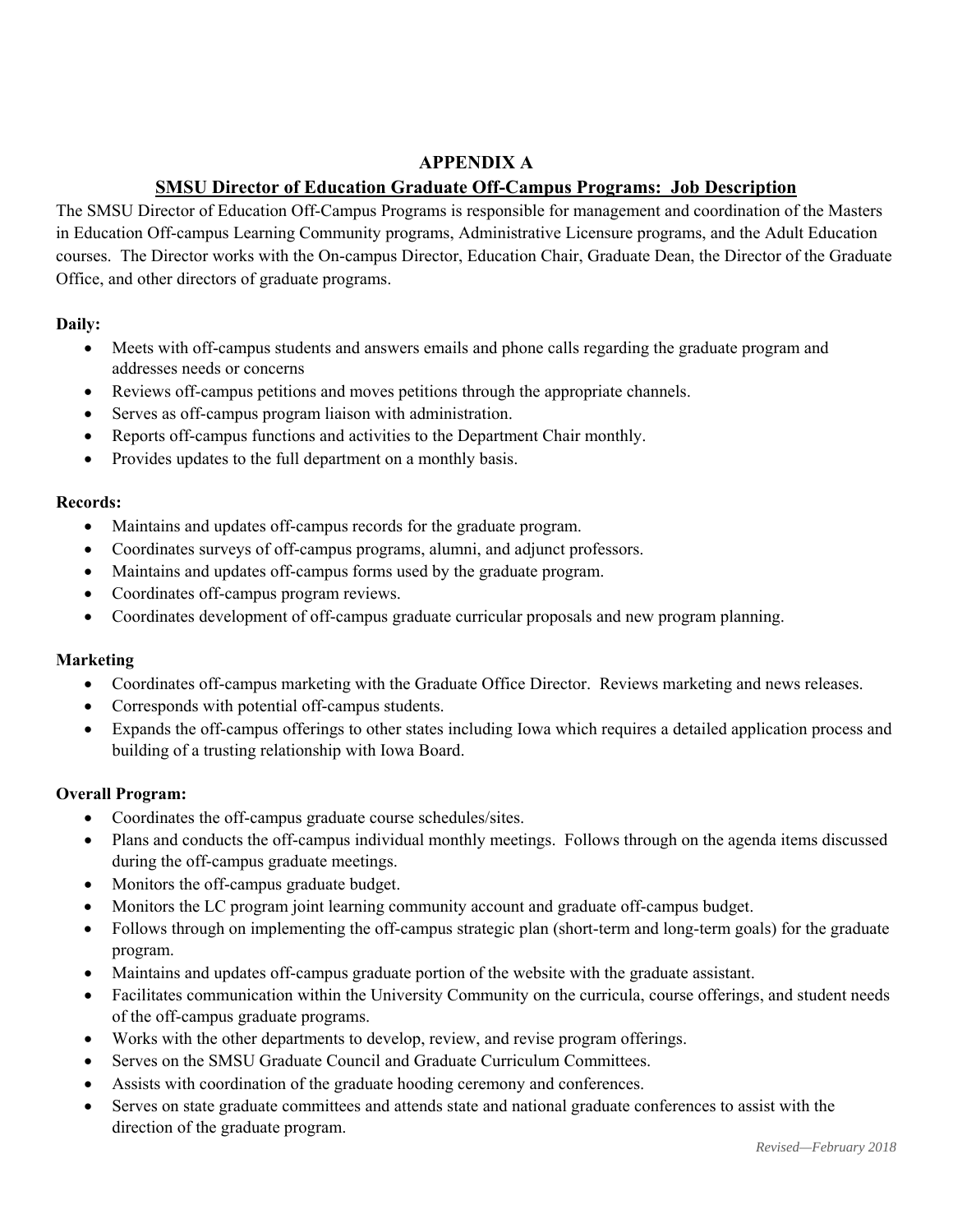## **APPENDIX B University-Based Facilitator**

Roles and Responsibilities

Requested from HR (will fill in).

Preparation, Experience, Skills

- Ph.D. or Ed.D. in Education or a related field;
- Three years of teaching experience at the  $K 12$  level;
- Strong background in teacher development and leadership theory;
- Demonstrated ability to work with persons of diverse background and support of liberal education;
- Solid understanding of current educational research and theory as applied to instruction and leadership;
- Sound understanding of contemporary research in school renewal and instruction theory
- Experience in LC environments;
- Facilitation of graduate education professional development;
- Skills in collaboration, consensus building, and achieving mutual goals with colleagues; and
- Demonstrated abilities/competence in instructional technology including online instruction